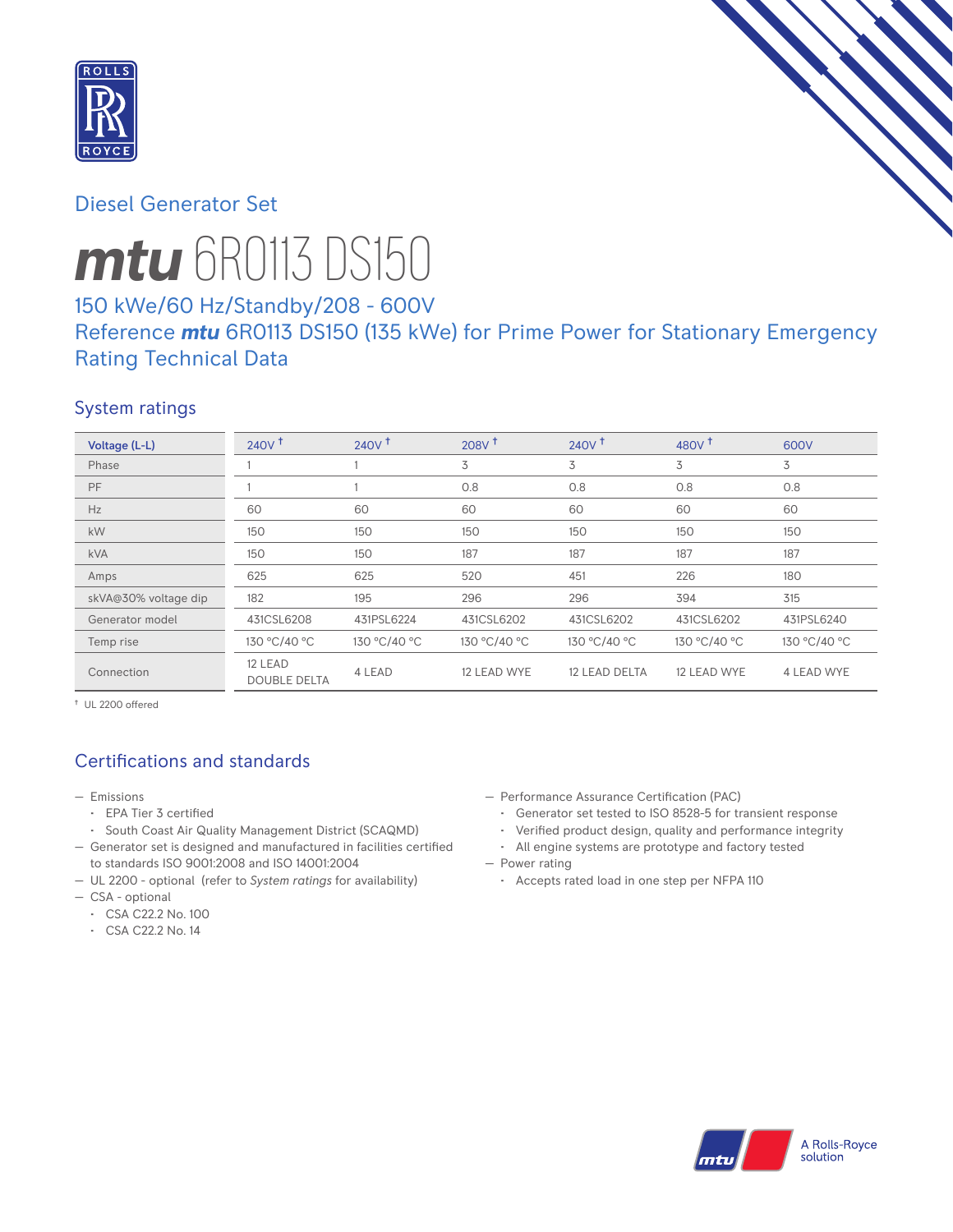## Standard features \*

- Single source supplier
- Global product support
- Two (2) Year/3,000 Hour Basic Limited Warranty
- 6068HF285 diesel engine
	- 6.8 liter displacement
	- 4-cycle
- Engine-generator resilient mounted
- Complete range of accessories
- Cooling system
	- Integral set-mounted
	- Engine-driven fan

# Standard equipment \*

#### Engine

- Air cleaner
- Oil pump
- Oil drain extension and shut-off valve
- Full flow oil filter
- Fuel filter with water seperator
- Jacket water pump
- Thermostat
- Blower fan and fan drive
- Radiator unit mounted
- Electric starting motor 12V
- Governor electronic isochronous
- Base formed steel
- SAE flywheel and bell housing
- Charging alternator 12V
- Battery box and cables
- Flexible fuel connectors
- Flexible exhaust connection
- EPA certified engine

#### Generator

- NEMA MG1, IEEE, and ANSI standards compliance for temperature rise and motor starting
- Self-ventilated and drip-proof
- Superior voltage waveform
- Solid state, volts-per-hertz regulator
- $\pm$  1% voltage regulation no load to full load
- Brushless alternator with brushless pilot exciter
- 4 pole, rotating field
- 130 °C maximum standby temperature rise
- 1-bearing, sealed
- Flexible coupling
- Full amortisseur windings
- 125% rotor balancing
- 3-phase voltage sensing
- 100% of rated load one step
- 5% maximum total harmonic distortion
- Generator
	- Brushless, rotating field generator
	- 2/3 pitch windings
	- 300% short circuit capability with optional Permanent Magnet Generator (PMG)
- Digital control panel(s)
	- UL recognized, CSA certified, NFPA 110
	- Complete system metering
	- LCD display

## Digital control panel(s)

- Digital metering
- Engine parameters
- Generator protection functions
- Engine protection
- SAE J1939 Engine ECU Communications
- Windows®-based software
- Multilingual capability
- Communications to remote annunciator
- Programmable input and output contacts
- UL recognized, CSA certified, CE approved
- Event recording
- IP 54 front panel rating with integrated gasket
- NFPA 110 compatible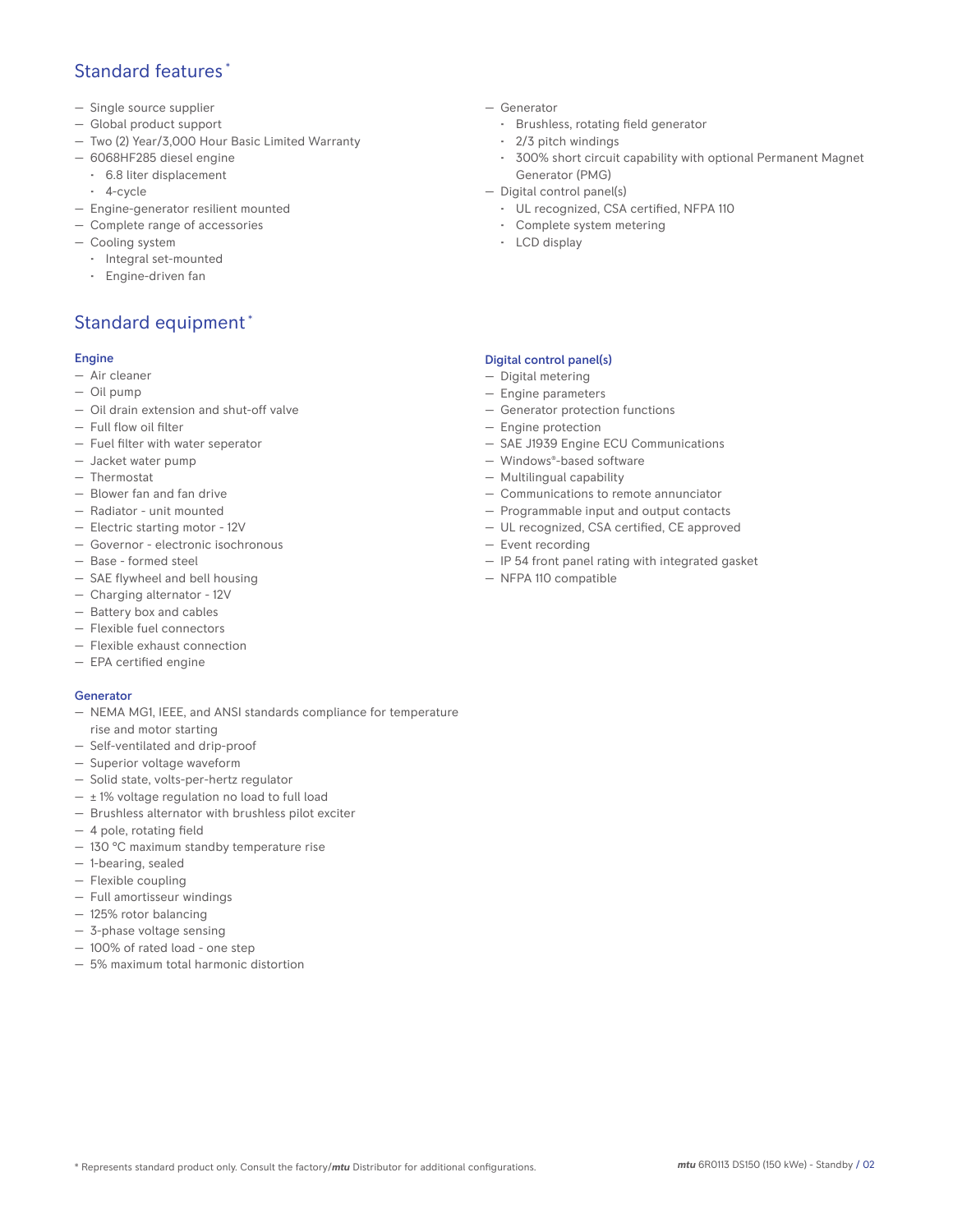# Application data

### Engine

| Manufacturer                | John Deere  |
|-----------------------------|-------------|
| Model                       | 6068HF285   |
| Type                        | 4-cycle     |
| Arrangement                 | 6-inline    |
| Displacement: $L (in3)$     | 6.8(415)    |
| Bore: cm (in)               | 10.6(4.19)  |
| Stroke: cm (in)             | 12.7(5)     |
| Compression ratio           | 19:1        |
| Rated rpm                   | 1,800       |
| Engine governor             | <b>JDEC</b> |
| Maximum power: kWm (bhp)    | 177(237)    |
| Steady state frequency band | ± 0.25%     |
| Air cleaner                 | dry         |
|                             |             |

## Liquid capacity

| Total oil system: L (gal)             | 20(5.28)   |
|---------------------------------------|------------|
| Engine jacket water capacity: L (gal) | 12.3(3.25) |
| System coolant capacity: L (gal)      | 22.7(6)    |

#### Electrical

| Electric volts DC                                            |     |
|--------------------------------------------------------------|-----|
| Cold cranking amps under -17.8 $^{\circ}$ C (O $^{\circ}$ F) | 925 |
| Batteries: group size                                        | 4D  |
| Batteries: quantity                                          |     |
|                                                              |     |

### Fuel system

| -6 JIC 37° female |
|-------------------|
| -6 JIC 37° female |
| 2(6.7)            |
| diesel #2         |
| 107.2 (28.3)      |
|                   |

#### Fuel consumption

| At 100% of power rating: L/hr (gal/hr)                                  | 44.7 (11.8)  |
|-------------------------------------------------------------------------|--------------|
| At 75% of power rating: L/hr (gal/hr)                                   | 34.8 (9.2)   |
| At 50% of power rating: L/hr (gal/hr)                                   | 25.4(6.7)    |
|                                                                         |              |
| Cooling - radiator system                                               |              |
| Ambient capacity of radiator: °C (°F)                                   | 50 (122)     |
| Maximum restriction of cooling air: intake                              |              |
| and discharge side of radiator: kPa (in. H <sub>2</sub> 0)              | 0.12(0.5)    |
| Water pump capacity: L/min (gpm)                                        | 180 (48)     |
| Heat rejection to coolant: kW (BTUM)                                    | 93.5 (5,324) |
| Heat rejection to air to air: kW (BTUM)                                 | 32 (1,821)   |
| Heat radiated to ambient: kW (BTUM)                                     | 25.7 (1,461) |
|                                                                         | 10.7(14.3)   |
| Fan power: kW (hp)                                                      |              |
| Air requirements                                                        |              |
| Aspirating: *m <sup>3</sup> /min (SCFM)                                 | 13.6 (480)   |
| Air flow required for radiator                                          |              |
| cooled unit: *m <sup>3</sup> /min (SCFM)                                | 304 (10,732) |
| Remote cooled applications; air flow required for                       |              |
| dissipation of radiated generator set heat for a                        |              |
| maximum of 25 °F rise: *m <sup>3</sup> /min (SCFM)                      | 94 (3,295)   |
|                                                                         |              |
| * Air density = $1.184$ kg/m <sup>3</sup> (0.0739 lbm/ft <sup>3</sup> ) |              |
| <b>Exhaust system</b>                                                   |              |
| Gas temperature (stack): °C (°F)                                        | 505 (941)    |
| Gas volume at stack temperature: m <sup>3</sup> /min (CFM)              | 34 (1,201)   |
| Maximum allowable back pressure at                                      |              |
|                                                                         | 7.5(30)      |
| outlet of engine, before piping: kPa (in. H <sub>2</sub> 0)             |              |